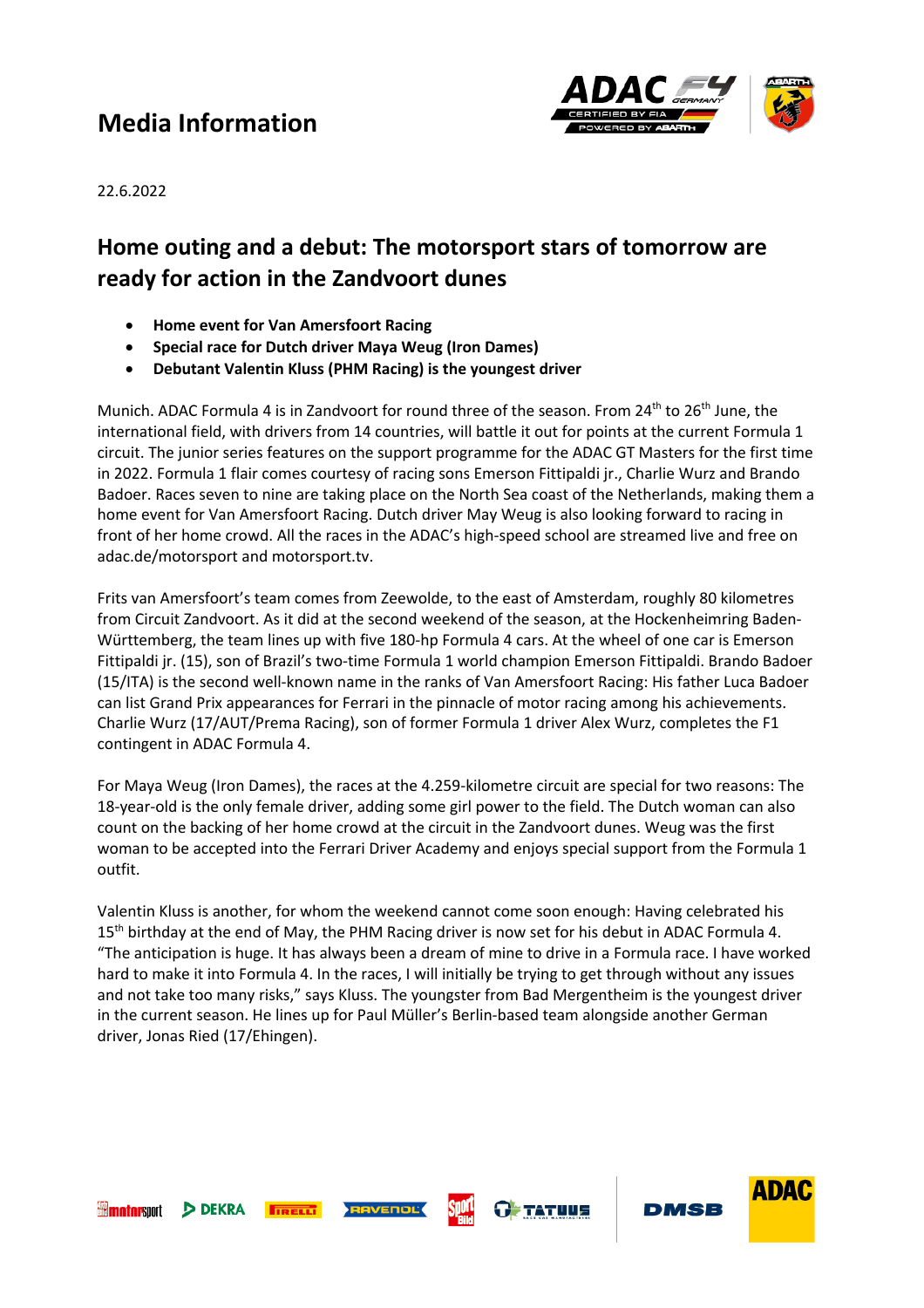# **Media Information**



In the Drivers' Championship, Andrea Kimi Antonelli (Prema Racing) remains the man to catch. With 137 points and five wins to his name so far this season, the 15-year-old Italian is sitting pretty at the top of the championship. His team-mate Rafael Camara (17/BRA) is second with 109 points. Two podiums in Hockenheim have catapulted Taylor Barnard (18/GBR/PHM Racing) into third place (58 points). Camara leads the rookie competition with 150 points, ahead of Rasmus Joutsimies (19/FIN/Jenzer Motorsport). Prema Racing (249 points) is looking to extend its lead in the Team competition at the demanding circuit with few run-off zones.

The young drivers get their first opportunity to familiarise themselves with the track conditions in Friday's two free practices. The grid positions will be determined in the two qualifying sessions from 08:15 on Saturday morning. This is followed at 15:35 by the first race of the weekend. Two races are scheduled for Sunday, starting at 09:20 and 16:30. The reverse grid rule means the top eight drivers in race two will start the third and final race in reverse order, making for even more excitement.

#### **Provisional starter list for 2022 ADAC Formula 4 in Zandvoort**

| No.            | <b>Name</b>                 | <b>Nation</b>        | <b>Team</b>                 |
|----------------|-----------------------------|----------------------|-----------------------------|
| $\overline{2}$ | Arias Deukmedjian           | <b>USA</b>           | Van Amersfoort Racing       |
| 7              | Charlie Wurz                | Austria              | PREMA RACING SRL            |
| 12             | Andrea Kimi Antonelli       | Italy                | PREMA RACING SRL            |
| 13             | James Wharton               | Australia            | PREMA RACING SRL            |
| 15             | Nikita Bedrin               | Italy                | <b>PHM Racing</b>           |
| 17             | Emerson Fittipaldi jr.      | <b>Brazil</b>        | Van Amersfoort Racing       |
| 19             | <b>Valentin Kluss</b>       | Germany              | <b>PHM Racing</b>           |
| 20             | Conrad Laursen              | Denmark              | PREMA RACING SRL            |
| 21             | Michael Sauter              | Switzerland          | Sauter Engineering + Design |
| 24             | Rasmus Joutsimies           | Finland              | Jenzer Motorsport           |
| 25             | Samir Ben                   | Switzerland          | Jenzer Motorsport           |
| 26             | Nandhavud Bhirombhakdi      | Thailand             | Jenzer Motorsport           |
| 33             | <b>Brando Badoer</b>        | Italy                | Van Amersfoort Racing       |
| 34             | <b>Martinius Stenshorne</b> | Norway               | Van Amersfoort Racing       |
| 41             | Jonas Ried                  | Germany              | <b>PHM Racing</b>           |
| 77             | <b>Taylor Barnard</b>       | <b>Great Britain</b> | <b>PHM Racing</b>           |
| 83             | Maya Weug                   | <b>Netherlands</b>   | <b>Iron Dames</b>           |
| 88             | Rafael Camara               | <b>Brazil</b>        | PREMA RACING SRL            |
| 96             | Jules Castro                | Belgium              | Van Amersfoort Racing       |